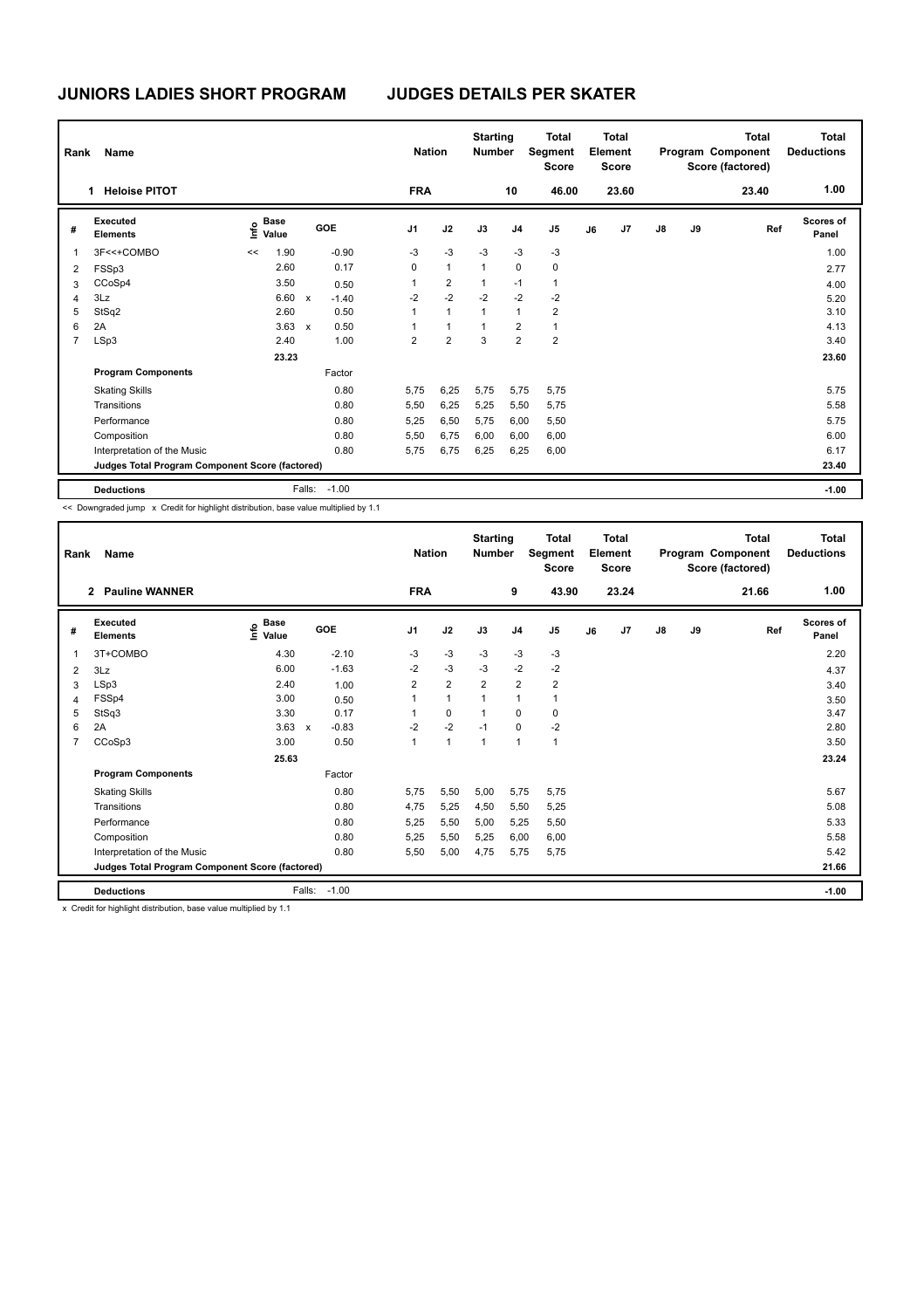| Rank | Name                                            |         |                           |                           |            |                | <b>Nation</b> |                | <b>Starting</b><br><b>Number</b> |                         | <b>Total</b><br>Segment<br><b>Score</b> |    | Total<br>Element<br><b>Score</b> |    |    | Total<br>Program Component<br>Score (factored) | <b>Total</b><br><b>Deductions</b> |
|------|-------------------------------------------------|---------|---------------------------|---------------------------|------------|----------------|---------------|----------------|----------------------------------|-------------------------|-----------------------------------------|----|----------------------------------|----|----|------------------------------------------------|-----------------------------------|
|      | <b>Oceane PIEGAD</b><br>3                       |         |                           |                           |            |                | <b>FRA</b>    |                |                                  | $\overline{7}$          | 40.09                                   |    | 20.03                            |    |    | 20.06                                          | 0.00                              |
| #    | <b>Executed</b><br><b>Elements</b>              |         | Base<br>e Base<br>⊆ Value |                           | <b>GOE</b> | J <sub>1</sub> |               | J2             | J3                               | J <sub>4</sub>          | J <sub>5</sub>                          | J6 | J7                               | J8 | J9 | Ref                                            | <b>Scores of</b><br>Panel         |
| 1    | 2Lz                                             |         | 2.10                      |                           | $-0.60$    | $-2$           |               | $-2$           | $-2$                             | $-2$                    | $-3$                                    |    |                                  |    |    |                                                | 1.50                              |
| 2    | 3Lo<+2T                                         | $\prec$ | 4.90                      |                           | $-0.70$    | $-1$           |               | $-1$           | $-1$                             | $-1$                    | $-1$                                    |    |                                  |    |    |                                                | 4.20                              |
| 3    | LSp2                                            |         | 1.90                      |                           | 0.83       | $\overline{2}$ |               | $\overline{2}$ | $\overline{2}$                   | $\overline{1}$          | $\mathbf{1}$                            |    |                                  |    |    |                                                | 2.73                              |
| 4    | FSSp1                                           |         | 2.00                      |                           | 0.17       | 1              |               | $\mathbf 0$    | $\mathbf{1}$                     | $\Omega$                | 0                                       |    |                                  |    |    |                                                | 2.17                              |
| 5    | StSq1                                           |         | 1.80                      |                           | 0.50       |                |               | $-1$           | $\mathbf{1}$                     | $\mathbf{1}$            | $\overline{2}$                          |    |                                  |    |    |                                                | 2.30                              |
| 6    | 2A                                              |         | 3.63                      | $\boldsymbol{\mathsf{x}}$ | 0.00       | 0              |               | $-2$           | $\mathbf 0$                      | $\mathbf 0$             | $\pmb{0}$                               |    |                                  |    |    |                                                | 3.63                              |
| 7    | CCoSp3                                          |         | 3.00                      |                           | 0.50       | 1              |               | $\mathbf{1}$   | $\mathbf{1}$                     | $\overline{\mathbf{c}}$ | $\mathbf{1}$                            |    |                                  |    |    |                                                | 3.50                              |
|      |                                                 |         | 19.33                     |                           |            |                |               |                |                                  |                         |                                         |    |                                  |    |    |                                                | 20.03                             |
|      | <b>Program Components</b>                       |         |                           |                           | Factor     |                |               |                |                                  |                         |                                         |    |                                  |    |    |                                                |                                   |
|      | <b>Skating Skills</b>                           |         |                           |                           | 0.80       | 5,50           |               | 4,50           | 5,25                             | 5,00                    | 4.75                                    |    |                                  |    |    |                                                | 5.00                              |
|      | Transitions                                     |         |                           |                           | 0.80       | 5,25           |               | 4,25           | 4,75                             | 5,00                    | 4,50                                    |    |                                  |    |    |                                                | 4.75                              |
|      | Performance                                     |         |                           |                           | 0.80       | 5,75           |               | 4,50           | 5,00                             | 5,25                    | 5,00                                    |    |                                  |    |    |                                                | 5.08                              |
|      | Composition                                     |         |                           |                           | 0.80       | 5,50           |               | 4,75           | 5,50                             | 5,00                    | 4,75                                    |    |                                  |    |    |                                                | 5.08                              |
|      | Interpretation of the Music                     |         |                           |                           | 0.80       | 5,75           |               | 4,50           | 5,00                             | 5,50                    | 5,00                                    |    |                                  |    |    |                                                | 5.17                              |
|      | Judges Total Program Component Score (factored) |         |                           |                           |            |                |               |                |                                  |                         |                                         |    |                                  |    |    |                                                | 20.06                             |
|      | <b>Deductions</b>                               |         |                           |                           |            |                |               |                |                                  |                         |                                         |    |                                  |    |    |                                                | 0.00                              |

< Under-rotated jump x Credit for highlight distribution, base value multiplied by 1.1

| Rank           | Name                                            |         |                      |                           |         |                | <b>Nation</b> | <b>Starting</b><br><b>Number</b> |                | <b>Total</b><br>Segment<br><b>Score</b> |    | <b>Total</b><br>Element<br><b>Score</b> |               |    | <b>Total</b><br>Program Component<br>Score (factored) | <b>Total</b><br><b>Deductions</b> |
|----------------|-------------------------------------------------|---------|----------------------|---------------------------|---------|----------------|---------------|----------------------------------|----------------|-----------------------------------------|----|-----------------------------------------|---------------|----|-------------------------------------------------------|-----------------------------------|
|                | 4 Sandra RAMOND                                 |         |                      |                           |         | <b>FRA</b>     |               |                                  | 8              | 37.85                                   |    | 18.59                                   |               |    | 20.26                                                 | 1.00                              |
| #              | Executed<br><b>Elements</b>                     | ١nf٥    | <b>Base</b><br>Value |                           | GOE     | J <sub>1</sub> | J2            | J3                               | J <sub>4</sub> | J <sub>5</sub>                          | J6 | J7                                      | $\mathsf{J}8$ | J9 | Ref                                                   | <b>Scores of</b><br>Panel         |
| $\overline{1}$ | 2Lze                                            | e       | 1.50                 |                           | $-0.80$ | $-2$           | $-3$          | $-3$                             | $-2$           | $-3$                                    |    |                                         |               |    |                                                       | 0.70                              |
| $\overline{2}$ | $3T+2T$                                         |         | 5.60                 |                           | $-2.10$ | $-3$           | $-3$          | $-3$                             | $-3$           | $-3$                                    |    |                                         |               |    |                                                       | 3.50                              |
| 3              | FSSp4                                           |         | 3.00                 |                           | 0.33    | $\mathbf{1}$   | $\mathbf{1}$  | $-1$                             | $\mathbf{1}$   | 0                                       |    |                                         |               |    |                                                       | 3.33                              |
| $\overline{4}$ | StSq1                                           |         | 1.80                 |                           | 0.50    | 1              | $\mathbf{1}$  | $\mathbf{1}$                     | $\overline{2}$ | $\overline{1}$                          |    |                                         |               |    |                                                       | 2.30                              |
| 5              | CCoSp4                                          |         | 3.50                 |                           | 0.50    | $\mathbf{1}$   | $\mathbf{1}$  | $\mathbf{1}$                     | $\mathbf{1}$   | 0                                       |    |                                         |               |    |                                                       | 4.00                              |
| 6              | 2A<                                             | $\prec$ | 2.53                 | $\boldsymbol{\mathsf{x}}$ | $-0.50$ | $-1$           | $-1$          | $-2$                             | $-1$           | $-1$                                    |    |                                         |               |    |                                                       | 2.03                              |
| $\overline{7}$ | LSp3                                            |         | 2.40                 |                           | 0.33    | $\mathbf{1}$   | $\mathbf{1}$  | $\mathbf{1}$                     | $\mathbf 0$    | $\pmb{0}$                               |    |                                         |               |    |                                                       | 2.73                              |
|                |                                                 |         | 20.33                |                           |         |                |               |                                  |                |                                         |    |                                         |               |    |                                                       | 18.59                             |
|                | <b>Program Components</b>                       |         |                      |                           | Factor  |                |               |                                  |                |                                         |    |                                         |               |    |                                                       |                                   |
|                | <b>Skating Skills</b>                           |         |                      |                           | 0.80    | 5,25           | 5,25          | 5,00                             | 5,00           | 4,75                                    |    |                                         |               |    |                                                       | 5.08                              |
|                | Transitions                                     |         |                      |                           | 0.80    | 5,25           | 5,50          | 4,25                             | 5,00           | 4,50                                    |    |                                         |               |    |                                                       | 4.92                              |
|                | Performance                                     |         |                      |                           | 0.80    | 5,25           | 5,25          | 4,75                             | 5,50           | 4,50                                    |    |                                         |               |    |                                                       | 5.08                              |
|                | Composition                                     |         |                      |                           | 0.80    | 5,50           | 5,50          | 4,25                             | 5,25           | 4,75                                    |    |                                         |               |    |                                                       | 5.17                              |
|                | Interpretation of the Music                     |         |                      |                           | 0.80    | 5,50           | 5,25          | 4,25                             | 5,50           | 4,50                                    |    |                                         |               |    |                                                       | 5.08                              |
|                | Judges Total Program Component Score (factored) |         |                      |                           |         |                |               |                                  |                |                                         |    |                                         |               |    |                                                       | 20.26                             |
|                | <b>Deductions</b>                               |         |                      | Falls:                    | $-1.00$ |                |               |                                  |                |                                         |    |                                         |               |    |                                                       | $-1.00$                           |

< Under-rotated jump x Credit for highlight distribution, base value multiplied by 1.1 e Wrong edge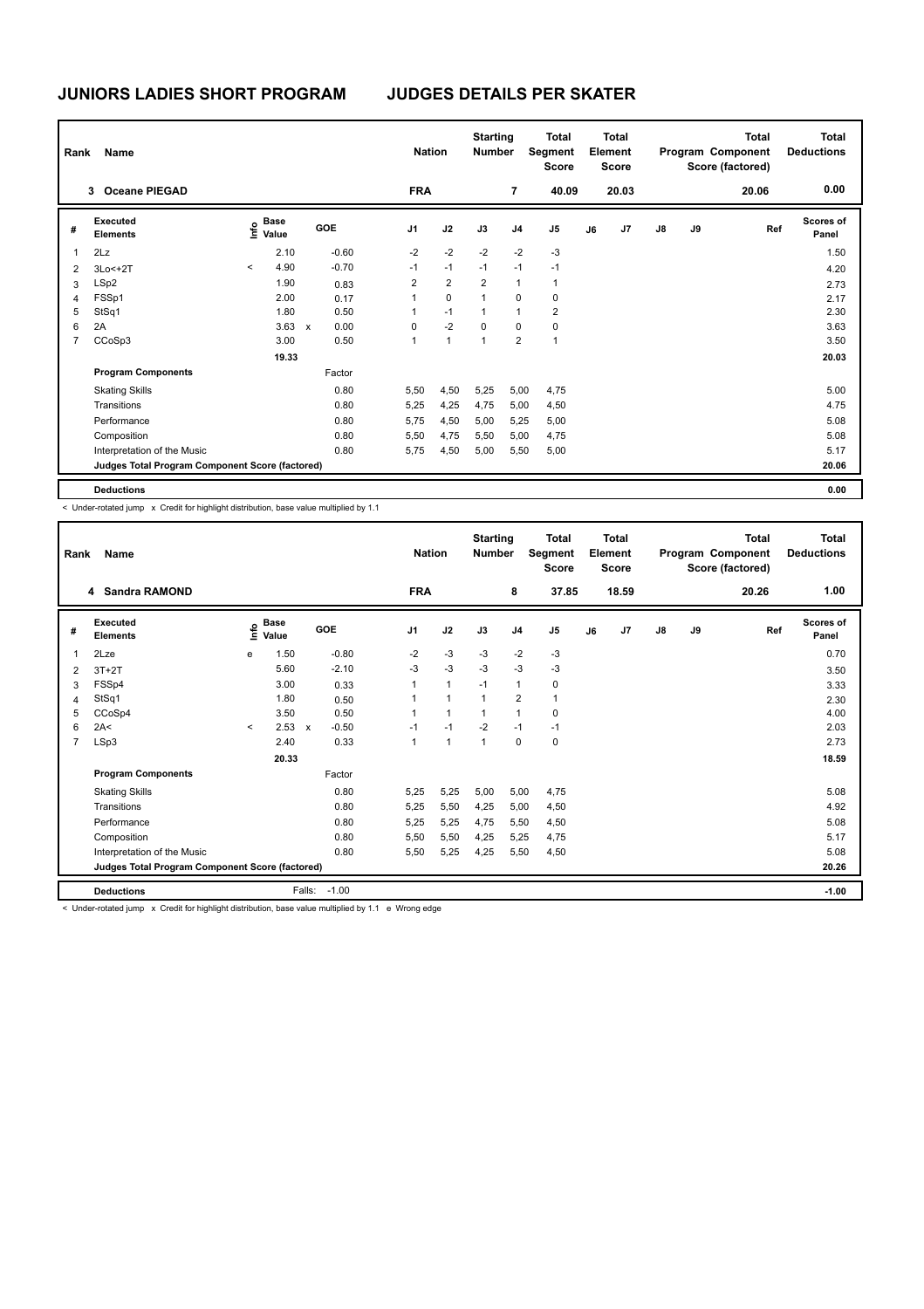| Rank           | Name                                            |         |                                  |            | <b>Nation</b> |                | <b>Starting</b><br>Number |                | <b>Total</b><br>Segment<br><b>Score</b> |    | Total<br>Element<br><b>Score</b> |    |    | <b>Total</b><br>Program Component<br>Score (factored) | <b>Total</b><br><b>Deductions</b> |
|----------------|-------------------------------------------------|---------|----------------------------------|------------|---------------|----------------|---------------------------|----------------|-----------------------------------------|----|----------------------------------|----|----|-------------------------------------------------------|-----------------------------------|
|                | <b>Naomie MUGNIER</b><br>5                      |         |                                  |            | <b>FRA</b>    |                |                           | 6              | 37.18                                   |    | 18.44                            |    |    | 18.74                                                 | 0.00                              |
| #              | Executed<br><b>Elements</b>                     |         | <b>Base</b><br>o Base<br>⊆ Value | <b>GOE</b> | J1            | J2             | J3                        | J <sub>4</sub> | J <sub>5</sub>                          | J6 | J7                               | J8 | J9 | Ref                                                   | <b>Scores of</b><br>Panel         |
| 1              | $3S+2T$                                         |         | 5.70                             | 0.47       | 0             | $\mathbf{1}$   | 0                         | 1              | $\mathbf{1}$                            |    |                                  |    |    |                                                       | 6.17                              |
| $\overline{2}$ | 2Lz                                             |         | 2.10                             | $-0.60$    | $-2$          | $-1$           | $-2$                      | $-2$           | $-3$                                    |    |                                  |    |    |                                                       | 1.50                              |
| 3              | $1A^*$                                          | $\star$ | 0.00                             | 0.00       |               |                |                           |                |                                         |    |                                  |    |    |                                                       | 0.00                              |
| 4              | FSSp2                                           |         | 2.30                             | 0.07       | 0             | $\mathbf{1}$   | 1                         | $-2$           | $-1$                                    |    |                                  |    |    |                                                       | 2.37                              |
| 5              | StSq2                                           |         | 2.60                             | 0.50       | 1             | $\mathbf{1}$   | $\mathbf{1}$              | $\mathbf{1}$   | $\mathbf{1}$                            |    |                                  |    |    |                                                       | 3.10                              |
| 6              | CSp2                                            |         | 1.80                             | 1.00       | 1             | $\overline{2}$ | $\overline{2}$            | $\overline{2}$ | $\overline{2}$                          |    |                                  |    |    |                                                       | 2.80                              |
| $\overline{7}$ | CCoSp2V                                         |         | 2.00                             | 0.50       | 1             | $\mathbf{1}$   | $\mathbf{1}$              | 1              | $\pmb{0}$                               |    |                                  |    |    |                                                       | 2.50                              |
|                |                                                 |         | 16.50                            |            |               |                |                           |                |                                         |    |                                  |    |    |                                                       | 18.44                             |
|                | <b>Program Components</b>                       |         |                                  | Factor     |               |                |                           |                |                                         |    |                                  |    |    |                                                       |                                   |
|                | <b>Skating Skills</b>                           |         |                                  | 0.80       | 5,00          | 4,75           | 5,25                      | 5,50           | 4,50                                    |    |                                  |    |    |                                                       | 5.00                              |
|                | Transitions                                     |         |                                  | 0.80       | 4,00          | 4,50           | 4,75                      | 5,00           | 3,75                                    |    |                                  |    |    |                                                       | 4.42                              |
|                | Performance                                     |         |                                  | 0.80       | 4,75          | 4,75           | 4,75                      | 4,75           | 4,25                                    |    |                                  |    |    |                                                       | 4.75                              |
|                | Composition                                     |         |                                  | 0.80       | 4,50          | 4,50           | 5,00                      | 5,25           | 4,25                                    |    |                                  |    |    |                                                       | 4.67                              |
|                | Interpretation of the Music                     |         |                                  | 0.80       | 4,75          | 4,25           | 4,75                      | 4,75           | 4,25                                    |    |                                  |    |    |                                                       | 4.58                              |
|                | Judges Total Program Component Score (factored) |         |                                  |            |               |                |                           |                |                                         |    |                                  |    |    |                                                       | 18.74                             |
|                | <b>Deductions</b>                               |         |                                  |            |               |                |                           |                |                                         |    |                                  |    |    |                                                       | 0.00                              |

\* Invalid element

| Rank           | Name                                            |              |                            |                           |                                                                                                                 |                | <b>Nation</b> | <b>Starting</b><br><b>Number</b> |                | <b>Total</b><br>Segment<br><b>Score</b> |    | <b>Total</b><br>Element<br><b>Score</b> |               |    | <b>Total</b><br>Program Component<br>Score (factored) | Total<br><b>Deductions</b> |
|----------------|-------------------------------------------------|--------------|----------------------------|---------------------------|-----------------------------------------------------------------------------------------------------------------|----------------|---------------|----------------------------------|----------------|-----------------------------------------|----|-----------------------------------------|---------------|----|-------------------------------------------------------|----------------------------|
|                | <b>Julie FROETSCHER</b><br>6                    |              |                            |                           |                                                                                                                 | <b>FRA</b>     |               |                                  | 11             | 35.23                                   |    | 17.23                                   |               |    | 20.00                                                 | 2.00                       |
| #              | <b>Executed</b><br><b>Elements</b>              |              | e Base<br>E Value<br>Value |                           | GOE                                                                                                             | J <sub>1</sub> | J2            | J3                               | J <sub>4</sub> | J <sub>5</sub>                          | J6 | J7                                      | $\mathsf{J}8$ | J9 | Ref                                                   | Scores of<br>Panel         |
| 1              | 3Lo+COMBO                                       |              | 5.10                       |                           | $-2.10$                                                                                                         | $-3$           | $-3$          | $-3$                             | $-3$           | $-3$                                    |    |                                         |               |    |                                                       | 3.00                       |
| 2              | FSSp2                                           |              | 2.30                       |                           | 0.50                                                                                                            | $\mathbf{1}$   | $\mathbf{1}$  | $\mathbf{1}$                     | $\mathbf 0$    | $\mathbf{1}$                            |    |                                         |               |    |                                                       | 2.80                       |
| 3              | CCoSp4                                          |              | 3.50                       |                           | 0.50                                                                                                            |                | $\mathbf{1}$  | $\mathbf{1}$                     | 1              | 1                                       |    |                                         |               |    |                                                       | 4.00                       |
| 4              | 3Lz<<                                           | <<           | 2.31                       | $\mathsf{x}$              | $-0.90$                                                                                                         | -3             | $-3$          | $-3$                             | $-3$           | $-3$                                    |    |                                         |               |    |                                                       | 1.41                       |
| 5              | StSq2                                           |              | 2.60                       |                           | $-0.17$                                                                                                         | 0              | $-1$          | $\Omega$                         | $\mathbf 0$    | $-1$                                    |    |                                         |               |    |                                                       | 2.43                       |
| 6              | 2A<                                             | $\checkmark$ | 2.53                       | $\boldsymbol{\mathsf{x}}$ | $-1.17$                                                                                                         | $-3$           | $-2$          | $-3$                             | $-2$           | $-2$                                    |    |                                         |               |    |                                                       | 1.36                       |
| $\overline{7}$ | LSp2                                            |              | 1.90                       |                           | 0.33                                                                                                            | 0              | $\mathbf{1}$  | $\overline{1}$                   | $\mathbf{1}$   | $-1$                                    |    |                                         |               |    |                                                       | 2.23                       |
|                |                                                 |              | 20.24                      |                           |                                                                                                                 |                |               |                                  |                |                                         |    |                                         |               |    |                                                       | 17.23                      |
|                | <b>Program Components</b>                       |              |                            |                           | Factor                                                                                                          |                |               |                                  |                |                                         |    |                                         |               |    |                                                       |                            |
|                | <b>Skating Skills</b>                           |              |                            |                           | 0.80                                                                                                            | 5,50           | 5,25          | 5,25                             | 5,25           | 5,50                                    |    |                                         |               |    |                                                       | 5.33                       |
|                | Transitions                                     |              |                            |                           | 0.80                                                                                                            | 5,25           | 4,50          | 4,75                             | 5,00           | 5,50                                    |    |                                         |               |    |                                                       | 5.00                       |
|                | Performance                                     |              |                            |                           | 0.80                                                                                                            | 4,50           | 3,50          | 4,50                             | 5,00           | 5,00                                    |    |                                         |               |    |                                                       | 4.67                       |
|                | Composition                                     |              |                            |                           | 0.80                                                                                                            | 5,50           | 4,50          | 4,75                             | 5,25           | 5,50                                    |    |                                         |               |    |                                                       | 5.17                       |
|                | Interpretation of the Music                     |              |                            |                           | 0.80                                                                                                            | 5,00           | 4,25          | 4,75                             | 4,75           | 5,25                                    |    |                                         |               |    |                                                       | 4.83                       |
|                | Judges Total Program Component Score (factored) |              |                            |                           |                                                                                                                 |                |               |                                  |                |                                         |    |                                         |               |    |                                                       | 20.00                      |
|                | <b>Deductions</b>                               |              |                            | Falls:                    | $-2.00$                                                                                                         |                |               |                                  |                |                                         |    |                                         |               |    |                                                       | $-2.00$                    |
|                |                                                 |              |                            |                           | the contract of the contract of the contract of the contract of the contract of the contract of the contract of |                |               |                                  |                |                                         |    |                                         |               |    |                                                       |                            |

< Under-rotated jump << Downgraded jump x Credit for highlight distribution, base value multiplied by 1.1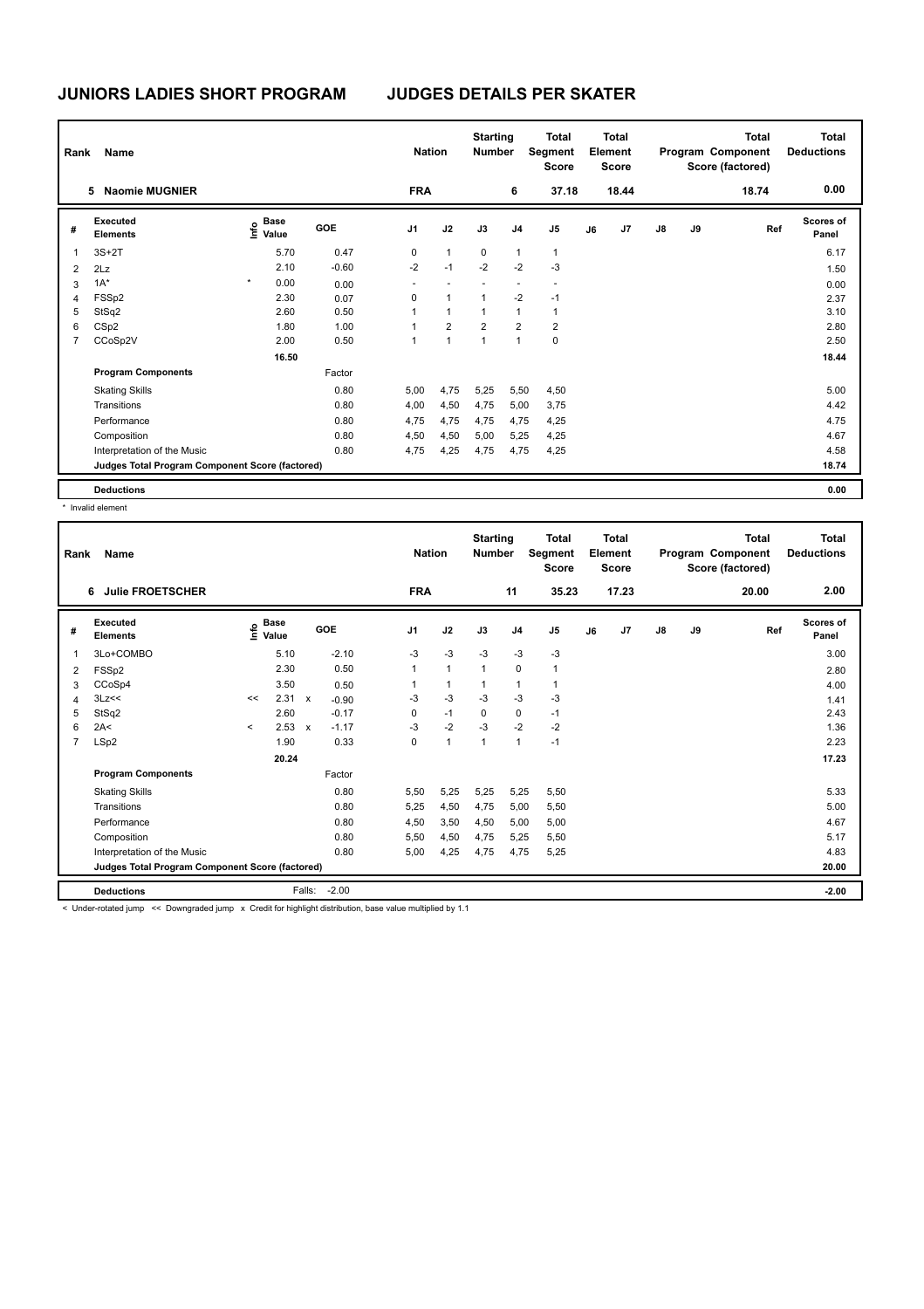| Rank           | Name                                            |      |                      |            | <b>Nation</b> |             | <b>Starting</b><br><b>Number</b> |              | <b>Total</b><br>Segment<br><b>Score</b> |    | Total<br>Element<br><b>Score</b> |    |    | Total<br>Program Component<br>Score (factored) | <b>Total</b><br><b>Deductions</b> |
|----------------|-------------------------------------------------|------|----------------------|------------|---------------|-------------|----------------------------------|--------------|-----------------------------------------|----|----------------------------------|----|----|------------------------------------------------|-----------------------------------|
|                | <b>Coraline ROUXEL</b><br>7                     |      |                      |            | <b>FRA</b>    |             |                                  | $\mathbf{2}$ | 30.73                                   |    | 15.53                            |    |    | 15.20                                          | 0.00                              |
| #              | Executed<br><b>Elements</b>                     | Info | <b>Base</b><br>Value | <b>GOE</b> | J1            | J2          | J3                               | J4           | J <sub>5</sub>                          | J6 | J7                               | J8 | J9 | Ref                                            | <b>Scores of</b><br>Panel         |
| 1              | 3S<<+COMBO                                      | <<   | 1.30                 | $-0.60$    | $-3$          | $-3$        | $-3$                             | $-3$         | $-3$                                    |    |                                  |    |    |                                                | 0.70                              |
| $\overline{2}$ | 2Lz                                             |      | 2.10                 | $-0.60$    | $-2$          | $-2$        | $-3$                             | $-2$         | $-1$                                    |    |                                  |    |    |                                                | 1.50                              |
| 3              | 2A                                              |      | 3.30                 | $-0.17$    | 0             | $-1$        | 0                                | $-1$         | 0                                       |    |                                  |    |    |                                                | 3.13                              |
| 4              | CCoSp4                                          |      | 3.50                 | 0.00       | 0             | $\mathbf 0$ | 1                                | 0            | $\mathbf 0$                             |    |                                  |    |    |                                                | 3.50                              |
| 5              | StSq1                                           |      | 1.80                 | 0.00       | 0             | $\mathbf 0$ | 0                                | 0            | $-1$                                    |    |                                  |    |    |                                                | 1.80                              |
| 6              | FSSp4                                           |      | 3.00                 | 0.50       | 1             | 0           | $\mathbf{1}$                     | 1            | 1                                       |    |                                  |    |    |                                                | 3.50                              |
| $\overline{7}$ | LSp1                                            |      | 1.50                 | $-0.10$    | 0             | 0           | 0                                | $-1$         | $-1$                                    |    |                                  |    |    |                                                | 1.40                              |
|                |                                                 |      | 16.50                |            |               |             |                                  |              |                                         |    |                                  |    |    |                                                | 15.53                             |
|                | <b>Program Components</b>                       |      |                      | Factor     |               |             |                                  |              |                                         |    |                                  |    |    |                                                |                                   |
|                | <b>Skating Skills</b>                           |      |                      | 0.80       | 4,25          | 3,50        | 4,00                             | 4,25         | 4.00                                    |    |                                  |    |    |                                                | 4.08                              |
|                | Transitions                                     |      |                      | 0.80       | 3,75          | 3,25        | 3,50                             | 4,00         | 3,50                                    |    |                                  |    |    |                                                | 3.58                              |
|                | Performance                                     |      |                      | 0.80       | 3,75          | 3,50        | 4,00                             | 3,75         | 3,75                                    |    |                                  |    |    |                                                | 3.75                              |
|                | Composition                                     |      |                      | 0.80       | 4,00          | 3,00        | 3,75                             | 4,00         | 4,00                                    |    |                                  |    |    |                                                | 3.92                              |
|                | Interpretation of the Music                     |      |                      | 0.80       | 4,00          | 3,00        | 4,00                             | 3,50         | 3,50                                    |    |                                  |    |    |                                                | 3.67                              |
|                | Judges Total Program Component Score (factored) |      |                      |            |               |             |                                  |              |                                         |    |                                  |    |    |                                                | 15.20                             |
|                | <b>Deductions</b>                               |      |                      |            |               |             |                                  |              |                                         |    |                                  |    |    |                                                | 0.00                              |

<< Downgraded jump

| Rank           | Name<br><b>Serena GIRAUD</b><br>8               |         |                      |              |         |                | <b>Nation</b> | <b>Starting</b><br><b>Number</b> |                | <b>Total</b><br>Segment<br><b>Score</b> |    | <b>Total</b><br>Element<br><b>Score</b> |               |    | <b>Total</b><br>Program Component<br>Score (factored) | <b>Total</b><br><b>Deductions</b> |
|----------------|-------------------------------------------------|---------|----------------------|--------------|---------|----------------|---------------|----------------------------------|----------------|-----------------------------------------|----|-----------------------------------------|---------------|----|-------------------------------------------------------|-----------------------------------|
|                |                                                 |         |                      |              |         | <b>FRA</b>     |               |                                  | 3              | 28.48                                   |    | 13.62                                   |               |    | 15.86                                                 | 1.00                              |
| #              | Executed<br><b>Elements</b>                     | ١nf٥    | <b>Base</b><br>Value |              | GOE     | J <sub>1</sub> | J2            | J3                               | J <sub>4</sub> | J <sub>5</sub>                          | J6 | J7                                      | $\mathsf{J}8$ | J9 | Ref                                                   | <b>Scores of</b><br>Panel         |
| 1              | 3T<+COMBO                                       | $\prec$ | 3.00                 |              | $-2.10$ | $-3$           | $-3$          | $-3$                             | $-3$           | $-3$                                    |    |                                         |               |    |                                                       | 0.90                              |
| 2              | 2A<                                             | $\prec$ | 2.30                 |              | $-0.50$ | $-1$           | $-1$          | $-1$                             | $-2$           | $-1$                                    |    |                                         |               |    |                                                       | 1.80                              |
| 3              | FSSp4                                           |         | 3.00                 |              | $-0.10$ | $\mathbf{1}$   | $-1$          | 0                                | 0              | $-1$                                    |    |                                         |               |    |                                                       | 2.90                              |
| 4              | LSp2                                            |         | 1.90                 |              | 0.17    | 0              | $\mathbf{1}$  |                                  | 0              | $-1$                                    |    |                                         |               |    |                                                       | 2.07                              |
| 5              | 2Lze                                            | e       | 1.65                 | $\mathbf{x}$ | $-0.70$ | $-2$           | $-2$          | $-2$                             | $-3$           | $-3$                                    |    |                                         |               |    |                                                       | 0.95                              |
| 6              | CCoSp3                                          |         | 3.00                 |              | 0.50    | 0              | $\mathbf{1}$  | 1                                | $\overline{1}$ | $\mathbf{1}$                            |    |                                         |               |    |                                                       | 3.50                              |
| $\overline{7}$ | StSqB                                           |         | 1.50                 |              | 0.00    | $\mathbf 0$    | $\mathbf 0$   | $\overline{1}$                   | $\mathbf 0$    | $-1$                                    |    |                                         |               |    |                                                       | 1.50                              |
|                |                                                 |         | 16.35                |              |         |                |               |                                  |                |                                         |    |                                         |               |    |                                                       | 13.62                             |
|                | <b>Program Components</b>                       |         |                      |              | Factor  |                |               |                                  |                |                                         |    |                                         |               |    |                                                       |                                   |
|                | <b>Skating Skills</b>                           |         |                      |              | 0.80    | 4,00           | 4,25          | 4,00                             | 4,25           | 4,00                                    |    |                                         |               |    |                                                       | 4.08                              |
|                | Transitions                                     |         |                      |              | 0.80    | 3,75           | 4,00          | 3,75                             | 3,50           | 3,50                                    |    |                                         |               |    |                                                       | 3.67                              |
|                | Performance                                     |         |                      |              | 0.80    | 4,00           | 4,50          | 4,00                             | 4,25           | 3,50                                    |    |                                         |               |    |                                                       | 4.08                              |
|                | Composition                                     |         |                      |              | 0.80    | 4,00           | 4,00          | 4,25                             | 4,00           | 3,75                                    |    |                                         |               |    |                                                       | 4.00                              |
|                | Interpretation of the Music                     |         |                      |              | 0.80    | 3.75           | 4,25          | 4,00                             | 4,25           | 3,75                                    |    |                                         |               |    |                                                       | 4.00                              |
|                | Judges Total Program Component Score (factored) |         |                      |              |         |                |               |                                  |                |                                         |    |                                         |               |    |                                                       | 15.86                             |
|                | <b>Deductions</b>                               |         |                      | Falls:       | $-1.00$ |                |               |                                  |                |                                         |    |                                         |               |    |                                                       | $-1.00$                           |

< Under-rotated jump x Credit for highlight distribution, base value multiplied by 1.1 e Wrong edge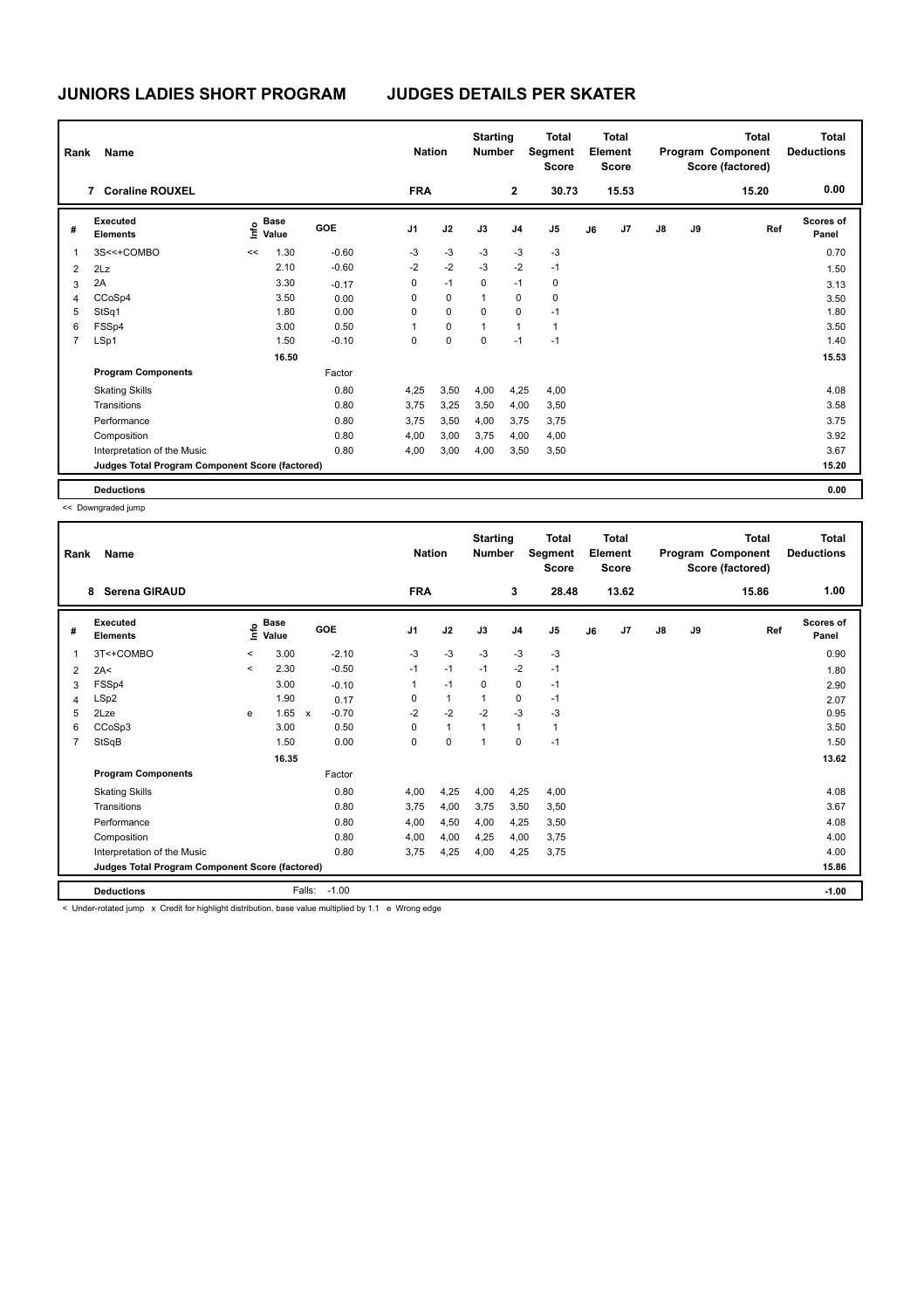| Rank           | <b>Name</b>                                     |         |                                  |                           |         |                | <b>Nation</b> |                          | <b>Starting</b><br><b>Number</b> |                | <b>Total</b><br>Segment<br><b>Score</b> |    | Total<br>Element<br><b>Score</b> |               |    | <b>Total</b><br>Program Component<br>Score (factored) | Total<br><b>Deductions</b> |
|----------------|-------------------------------------------------|---------|----------------------------------|---------------------------|---------|----------------|---------------|--------------------------|----------------------------------|----------------|-----------------------------------------|----|----------------------------------|---------------|----|-------------------------------------------------------|----------------------------|
|                | <b>Laurie PESAVENTO</b><br>9                    |         |                                  |                           |         | <b>FRA</b>     |               |                          |                                  | 5              | 26.86                                   |    | 13.92                            |               |    | 14.94                                                 | 2.00                       |
| #              | Executed<br><b>Elements</b>                     |         | <b>Base</b><br>e Base<br>⊆ Value |                           | GOE     | J <sub>1</sub> |               | J2                       | J3                               | J <sub>4</sub> | J <sub>5</sub>                          | J6 | J7                               | $\mathsf{J}8$ | J9 | Ref                                                   | <b>Scores of</b><br>Panel  |
| 1              | 2Lz                                             |         | 2.10                             |                           | $-0.90$ | $-3$           |               | $-3$                     | $-3$                             | $-3$           | $-3$                                    |    |                                  |               |    |                                                       | 1.20                       |
| 2              | FCSSp3*                                         | $\star$ | 0.00                             |                           | 0.00    | ٠              |               | $\overline{\phantom{a}}$ |                                  | ٠              | ٠                                       |    |                                  |               |    |                                                       | 0.00                       |
| 3              | StSq2                                           |         | 2.60                             |                           | 0.17    | 0              |               | $\mathbf{1}$             | 0                                | 0              | $\mathbf{1}$                            |    |                                  |               |    |                                                       | 2.77                       |
| $\overline{4}$ | 2A<                                             | $\prec$ | 2.53                             | $\mathsf{x}$              | $-1.50$ | $-3$           |               | $-3$                     | $-3$                             | $-3$           | $-3$                                    |    |                                  |               |    |                                                       | 1.03                       |
| 5              | $2F+2T$                                         |         | 3.52                             | $\boldsymbol{\mathsf{x}}$ | 0.00    | 0              |               | $\mathbf 0$              | 0                                | 0              | 0                                       |    |                                  |               |    |                                                       | 3.52                       |
| 6              | LSp2                                            |         | 1.90                             |                           | 0.17    | 0              |               | $\mathbf{1}$             | 0                                | $-1$           | $\mathbf{1}$                            |    |                                  |               |    |                                                       | 2.07                       |
| $\overline{7}$ | CCoSp3                                          |         | 3.00                             |                           | 0.33    | 0              |               | $\mathbf{1}$             | $\mathbf{1}$                     | $\mathbf 0$    | $\overline{1}$                          |    |                                  |               |    |                                                       | 3.33                       |
|                |                                                 |         | 15.65                            |                           |         |                |               |                          |                                  |                |                                         |    |                                  |               |    |                                                       | 13.92                      |
|                | <b>Program Components</b>                       |         |                                  |                           | Factor  |                |               |                          |                                  |                |                                         |    |                                  |               |    |                                                       |                            |
|                | <b>Skating Skills</b>                           |         |                                  |                           | 0.80    | 3,75           |               | 3,75                     | 4,00                             | 4,50           | 4,25                                    |    |                                  |               |    |                                                       | 4.00                       |
|                | Transitions                                     |         |                                  |                           | 0.80    | 3,50           |               | 3,25                     | 3,50                             | 4,00           | 3,75                                    |    |                                  |               |    |                                                       | 3.58                       |
|                | Performance                                     |         |                                  |                           | 0.80    | 3,50           |               | 3,50                     | 3,75                             | 3,75           | 4,00                                    |    |                                  |               |    |                                                       | 3.67                       |
|                | Composition                                     |         |                                  |                           | 0.80    | 3,75           |               | 3,25                     | 3,50                             | 4,00           | 4,25                                    |    |                                  |               |    |                                                       | 3.75                       |
|                | Interpretation of the Music                     |         |                                  |                           | 0.80    | 3,75           |               | 3,25                     | 3,50                             | 3,75           | 4,00                                    |    |                                  |               |    |                                                       | 3.67                       |
|                | Judges Total Program Component Score (factored) |         |                                  |                           |         |                |               |                          |                                  |                |                                         |    |                                  |               |    |                                                       | 14.94                      |
|                | <b>Deductions</b>                               |         |                                  | Falls:                    | $-2.00$ |                |               |                          |                                  |                |                                         |    |                                  |               |    |                                                       | $-2.00$                    |

< Under-rotated jump \* Invalid element x Credit for highlight distribution, base value multiplied by 1.1

| Rank           | Name                                            |                                  |              |         | <b>Nation</b>  |             | <b>Starting</b><br><b>Number</b> |                | <b>Total</b><br>Segment<br><b>Score</b> |    | <b>Total</b><br>Element<br><b>Score</b> |               |    | <b>Total</b><br>Program Component<br>Score (factored) | Total<br><b>Deductions</b> |
|----------------|-------------------------------------------------|----------------------------------|--------------|---------|----------------|-------------|----------------------------------|----------------|-----------------------------------------|----|-----------------------------------------|---------------|----|-------------------------------------------------------|----------------------------|
| 10             | <b>Yasmine GUERINEAU</b>                        |                                  |              |         | <b>FRA</b>     |             |                                  | 1              | 26.55                                   |    | 13.41                                   |               |    | 14.14                                                 | 1.00                       |
| #              | Executed<br><b>Elements</b>                     | <b>Base</b><br>e Base<br>E Value | GOE          |         | J <sub>1</sub> | J2          | J3                               | J <sub>4</sub> | J <sub>5</sub>                          | J6 | J7                                      | $\mathsf{J}8$ | J9 | Ref                                                   | <b>Scores of</b><br>Panel  |
| 1              | 2A                                              | 3.30                             |              | $-1.50$ | $-3$           | $-3$        | $-3$                             | $-3$           | $-3$                                    |    |                                         |               |    |                                                       | 1.80                       |
| 2              | $2F+2T$                                         | 3.20                             |              | 0.00    | 0              | $\mathbf 0$ | 0                                | $-1$           | 0                                       |    |                                         |               |    |                                                       | 3.20                       |
| 3              | CCoSp2V                                         | 2.00                             |              | $-0.40$ | $-1$           | $-1$        | $-1$                             | $-2$           | $-2$                                    |    |                                         |               |    |                                                       | 1.60                       |
| $\overline{4}$ | StSqB                                           | 1.50                             |              | $-0.40$ | $-1$           | $-2$        | $-1$                             | $-2$           | $-1$                                    |    |                                         |               |    |                                                       | 1.10                       |
| 5              | 2Lz                                             | 2.31                             | $\mathsf{x}$ | 0.00    | 0              | $\mathbf 0$ | 0                                | $\mathbf 0$    | 0                                       |    |                                         |               |    |                                                       | 2.31                       |
| 6              | FSSp2                                           | 2.30                             |              | $-0.30$ | $-1$           | 0           | $-1$                             | $-1$           | $-1$                                    |    |                                         |               |    |                                                       | 2.00                       |
| $\overline{7}$ | CSp2                                            | 1.80                             |              | $-0.40$ | $-1$           | $-1$        | $-2$                             | $-2$           | $-1$                                    |    |                                         |               |    |                                                       | 1.40                       |
|                |                                                 | 16.41                            |              |         |                |             |                                  |                |                                         |    |                                         |               |    |                                                       | 13.41                      |
|                | <b>Program Components</b>                       |                                  |              | Factor  |                |             |                                  |                |                                         |    |                                         |               |    |                                                       |                            |
|                | <b>Skating Skills</b>                           |                                  |              | 0.80    | 4,00           | 3,50        | 4,00                             | 4,00           | 3,75                                    |    |                                         |               |    |                                                       | 3.92                       |
|                | Transitions                                     |                                  |              | 0.80    | 3,50           | 2,75        | 3,75                             | 3,50           | 3,25                                    |    |                                         |               |    |                                                       | 3.42                       |
|                | Performance                                     |                                  |              | 0.80    | 4,00           | 3,00        | 3,75                             | 3,25           | 3,50                                    |    |                                         |               |    |                                                       | 3.50                       |
|                | Composition                                     |                                  |              | 0.80    | 4,00           | 3,00        | 3,50                             | 3,50           | 3,50                                    |    |                                         |               |    |                                                       | 3.50                       |
|                | Interpretation of the Music                     |                                  |              | 0.80    | 3.75           | 2.75        | 3.50                             | 3.00           | 3,50                                    |    |                                         |               |    |                                                       | 3.33                       |
|                | Judges Total Program Component Score (factored) |                                  |              |         |                |             |                                  |                |                                         |    |                                         |               |    |                                                       | 14.14                      |
|                | <b>Deductions</b>                               |                                  | Falls:       | $-1.00$ |                |             |                                  |                |                                         |    |                                         |               |    |                                                       | $-1.00$                    |

x Credit for highlight distribution, base value multiplied by 1.1